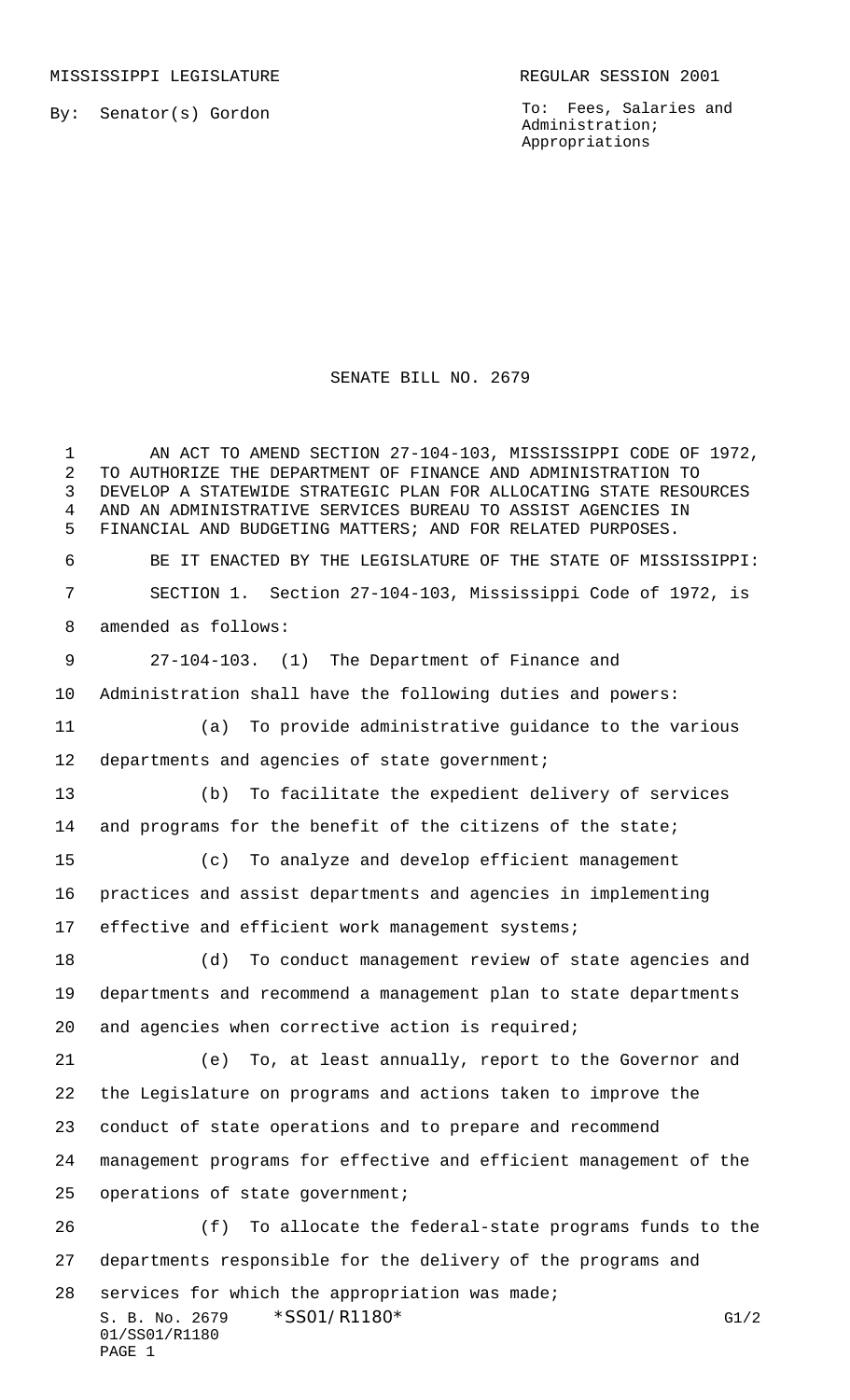S. B. No. 2679 \* SS01/R1180\* 01/SS01/R1180 (g) To coordinate the planning functions of all agencies in the executive branch of government and review any and all plans which are developed by those agencies and departments; (h) To collect and maintain the necessary data on which to base budget and policy development issues; (i) To develop and analyze policy recommendations to the Governor; 36 (j) To develop and manage the executive budget process; (k) To prepare the executive branch budget recommendations; (l) To review and monitor the expenditures of the executive agencies and departments of government; (m) To manage the state's fiscal affairs; (n) To administer programs relating to general services, public procurement, insurance and the Bond Advisory Division; (o) To administer the state's aircraft operation. (2) The department shall have the following additional powers and duties under Chapter 18 of Title 17: (a) It shall acquire the site submitted by the Mississippi Hazardous Waste Facility Siting Authority and, if determined necessary, design, finance, construct and operate a state commercial hazardous waste management facility; (b) It may acquire by deed, purchase, lease, contract, gift, devise or otherwise any real or personal property, structures, rights-of-way, franchises, easements and other interest in land which is necessary and convenient for the construction or operation of the state commercial hazardous waste management facility, upon such terms and conditions as it deems advisable, hold, mortgage, pledge or otherwise encumber the same, and lease, sell, convey or otherwise dispose of the same in such a manner as may be necessary or advisable to carry out the purposes of Chapter 18 of Title 17;

PAGE 2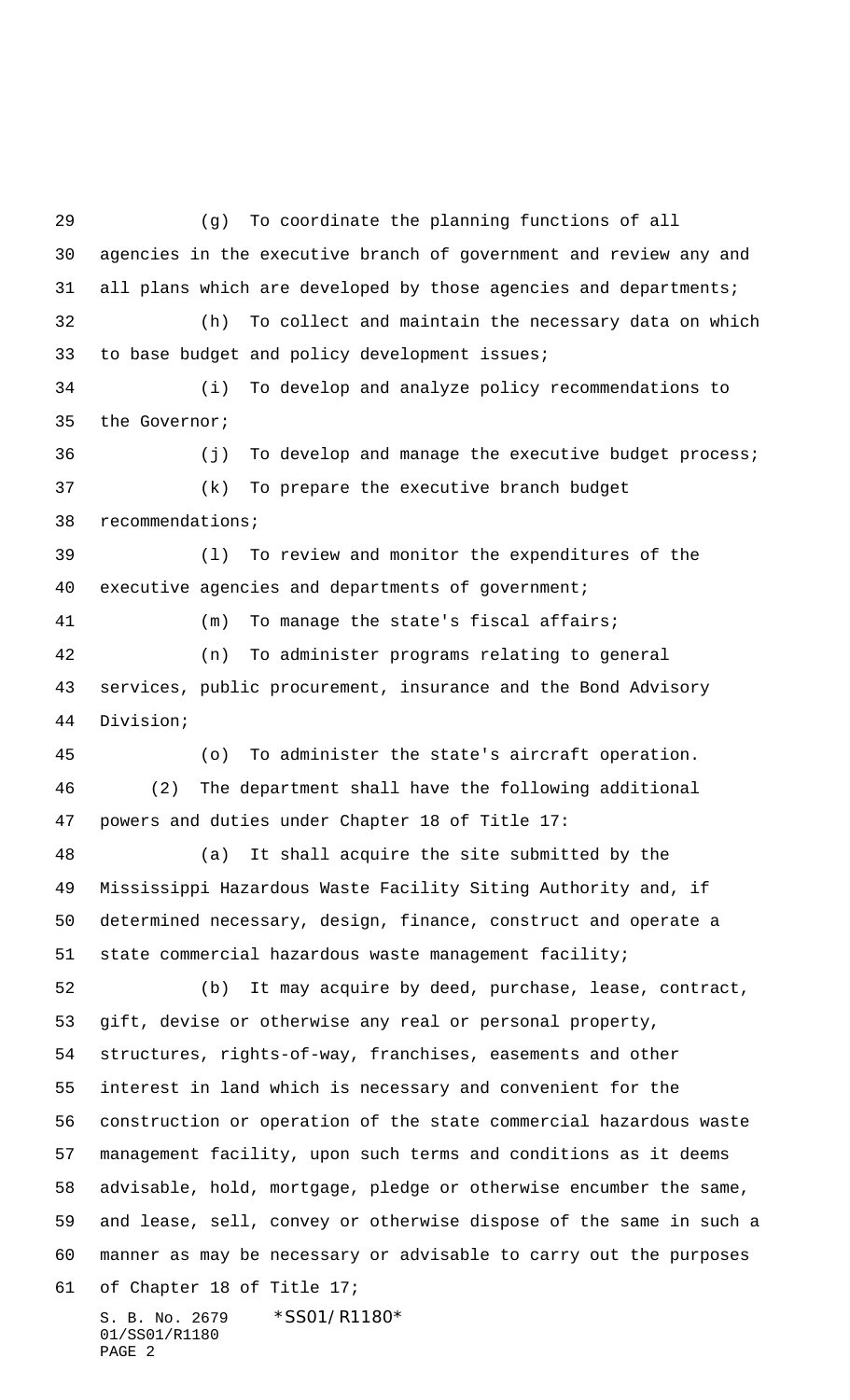(c) It shall develop and implement, in consultation with the Department of Environmental Quality, schedules of user fees, franchise fees and other charges, including nonregulatory penalties and surcharges applicable to the state commercial hazardous waste management facility;

 (d) It may employ consultants and contractors to provide services including site acquisition, design, construction, operation, closure, post-closure and perpetual care of the state commercial hazardous waste management facility;

 (e) It may apply for and accept loans, grants and gifts from any federal or state agency or any political subdivision or any private or public organization;

 (f) It shall make plans, surveys, studies and investigations as may be necessary or desirable with respect to the acquisition, development and use of real property and the design, construction, operation, closure and long-term care of the state commercial hazardous waste management facility;

 (g) It shall have the authority to preempt any local ordinance or restriction which prohibits or has the effect of prohibiting the establishment or operation of the state commercial 82 hazardous waste management facility;

 (h) It may negotiate any agreement for site acquisition, design, construction, operation, closure, post-closure and perpetual care of the state commercial hazardous waste management facility and may negotiate any agreement with any local governmental unit pursuant to Chapter 18 of Title 17;

88 (i) It may promulgate rules and regulations necessary to effectuate the purposes of Chapter 18 of Title 17 not inconsistent therewith;

 (j) If funds are not appropriated or if the appropriated funds are insufficient to carry out the provisions of Chapter 18 of Title 17, the department shall expend any funds

S. B. No. 2679 \* SS01/R1180\* 01/SS01/R1180 PAGE 3